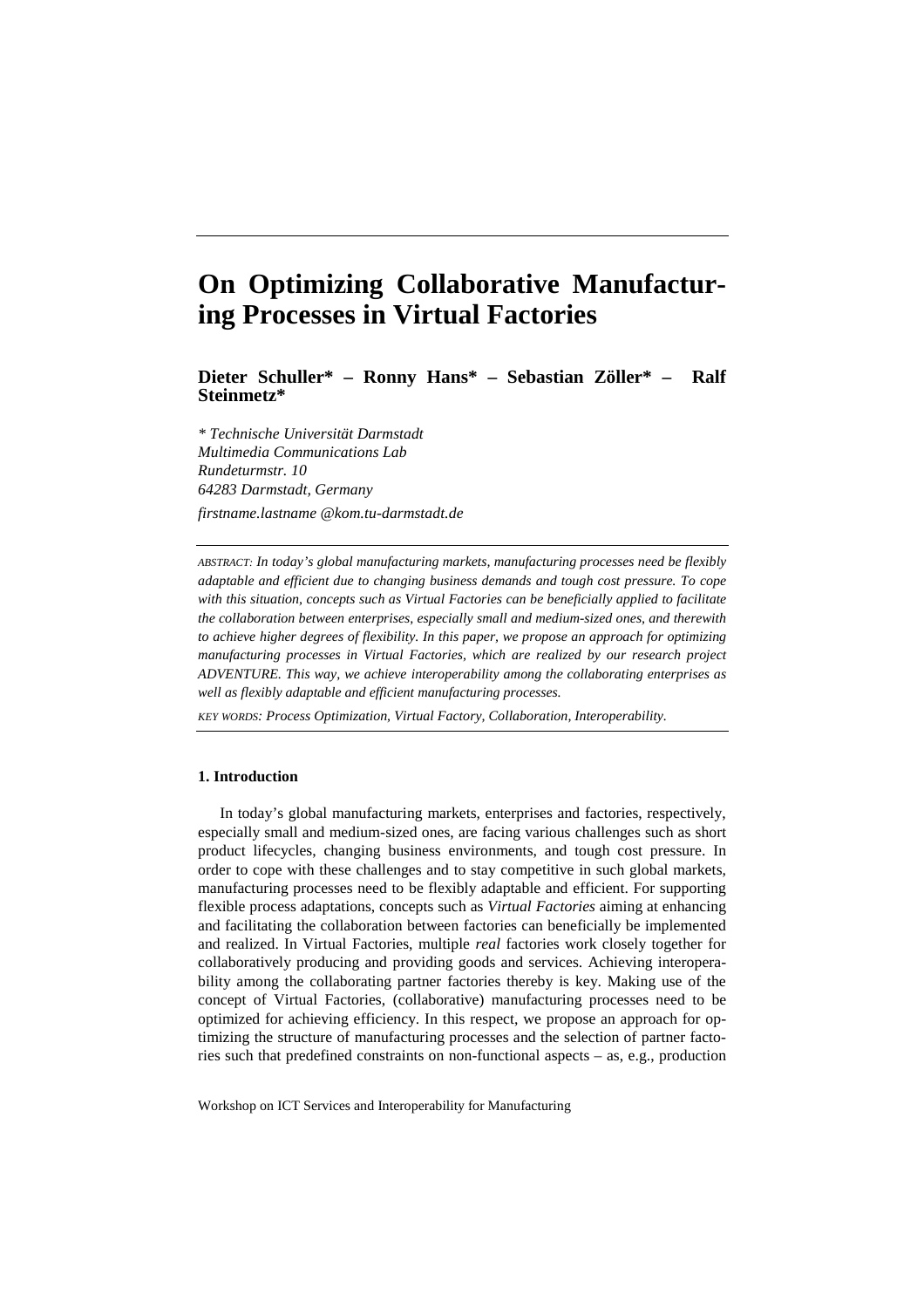2 Workshop on ICT Services and Interoperability for Manufacturing

and delivery time or Carbon Footprint (CO2) levels – are satisfied and production cost are minimized.

The rest of this work is organized as follows: in Section 2 we briefly present our research project *ADVENTURE* for achieving Virtual Factories. Our approach for optimizing collaborative processes in Virtual Factories is described in Section 3. Section 4 finally concludes the paper.

#### **2. The research project ADVENTURE**

ADVENTURE – ADaptive Virtual ENterprise manufacTURing Environment – focuses on creating a framework that aims at supporting and enhancing the collaboration especially of Small and Medium-sized enterprises (SME). This is primarily realized by integrating the Information and Communication (ICT) systems of the collaborating SMEs for achieving interoperability among them and by providing enhanced monitoring facilities for monitoring the whole (collaborative) supply chain. Building on concepts from the field of Service-oriented Computing, ADVENTURE enables the creation of manufacturing processes in a modular way. Steps and activities of such processes can be modelled based on required skills and technical requirements. They are further enriched with semantic annotations such that a matchmaking can be carried out automatedly to find matching partner factories that have previously provided semantically enriched descriptions of their manufacturing capabilities and services to the ADVENTURE platform. This way, the process of finding (from a functional perspective) *fitting* partners is significantly facilitated by ADVENTURE. If, for instance, an SME requires quickly adapting its manufacturing processes due to dynamically changing customer requirements, it can use ADVENTURE to model the adapted processes along with a specification of the needed skills and manufacturing capabilities that it cannot provide itself. Conducting the aforementioned matchmaking, ADVENTURE shows and proposes appropriate partner factories. For achieving interoperability with the identified partner factories, ADVENTURE offers means for integrating their ICT systems, as previously stated.

If multiple factories come into question for realizing certain steps of the manufacturing process, the SME can select between them according to its needs on nonfunctional aspects. A corresponding optimization approach is presented in Section 3.

### **3. Optimization approach**

Having briefly introduced the project ADVENTURE in the previous section, this section focuses on the optimization approach proposed in the work at hand. It thereby consists of two parts. The first part addresses optimizing the selection of partner factories and their offered manufacturing services, respectively, whereas the second part focuses on optimizing the structure of the modelled manufacturing processes.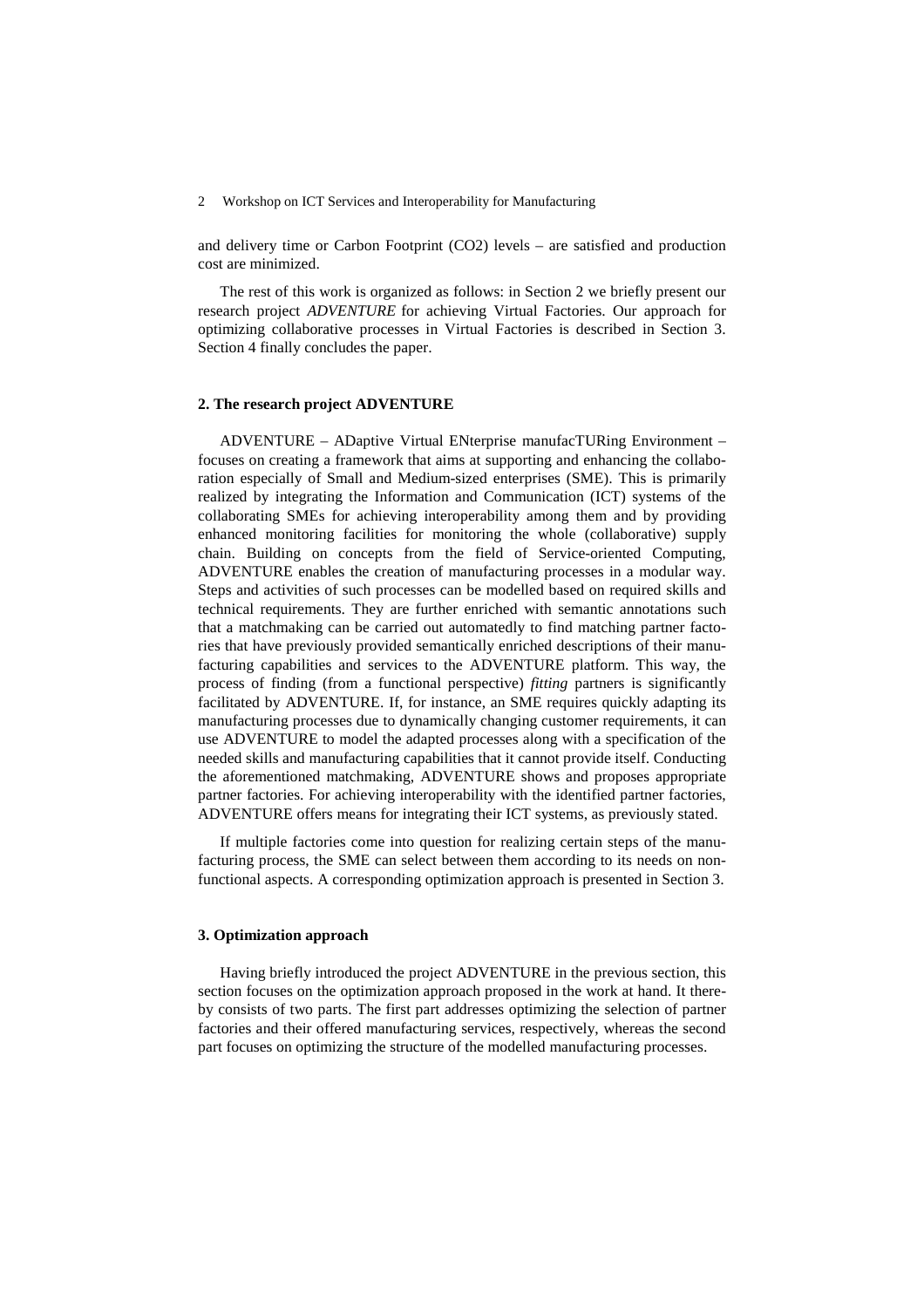On Optimizing Collaborative Manufacturing Processes in Virtual Factories 3

## **3.1.** *Optimizing service selection*

As previously stated, it will be possible to select between partner factories and services, respectively, based on non-functional aspects such as delivery time, CO2, cost, etc., if multiple services exist that are equally appropriate to perform the different activities and accomplish corresponding tasks of a process. In fact, the problem of selecting services based on non-functional aspects is commonly known and referred to in the literature as *Service Selection Problem<sup>1</sup>* (SSP) (Strunk 10). Related work in this field can be mainly distinguished by the workflow patterns (Aalst et al, 2003) and structure elements, the corresponding approaches consider, and by the type of optimization, i.e., whether the approaches aim at computing an optimal, e.g., (Ardagna et al., 2007), or a heuristic solution, e.g., (Canfora et al, 2005).

For optimizing service selection, our proposed approach aims at finding an optimal solution to the SSP. It differs from and extends related work in this field by considering OR-blocks, i.e., OR-splits with corresponding OR-joins, in addition to sequences, XOR-/AND-blocks, and by accounting for interlaced as well as unstructured workflows, which as yet have not been considered by related approaches.

For modelling the SSP as optimization problem, aggregation functions for aggregating values of non-functional service aspects according to aforementioned workflow patterns and structures have been developed. Due to space restrictions, the interested reader is referred to our former work in (Schuller et al., 2011), (Schuller et al., 2012) for further details. Exemplarily, we provide corresponding aggregation functions in Table 1.

|                       | Cost(c)                                                                                                   | Delivery Time (d)                                                                                 | <i>Production Rate (r)</i>                                                                                      |
|-----------------------|-----------------------------------------------------------------------------------------------------------|---------------------------------------------------------------------------------------------------|-----------------------------------------------------------------------------------------------------------------|
| Sequ-                 | $\sum_{i} c_{ij} x_{ij}$                                                                                  | $\sum d_{ij}x_{ij}$                                                                               | $\cdots$ $\sum_{i\in J_i}r_{ij}x_{ij}$ )<br>$\min_{i \in I_s} (\sum_{i}$                                        |
| ence<br>AND-<br>block | $i \in I_s$ $j \in J_i$<br>$\sum c_{ii} x_{ii}$<br>$l \in L$ $i \in I_1$ $j \in J_i$                      | $i \in I_s$ $j \in J_i$<br>$\max_{l\in L}\left(\sum_{i\in I_l}\sum_{j\in J_i}d_{ij}x_{ij}\right)$ | $\min_{l \in L} \left( \min_{i \in I_l} \left( \sum_{j \in J_i} r_{ij} x_{ij} \right) \right)$                  |
| $XOR-$<br>block       | $p_i \sum_{i} \sum_{i} c_{ii} x_{ii}$<br>$i \in I_1$ $j \in J_i$<br>l∈L                                   | $\sum_{i} p_i \sum_{j} \sum_{j} d_{ij} x_{ij}$<br>$i \in I_1$ $j \in J_i$<br>l∈L                  | $\sum_{l\in L} p_l \cdot \min_{i\in I_l} \left( \sum_{j\in J_i} r_{ij} x_{ij} \right)$                          |
| OR-<br>block          | $\sum c_{ii} x_{ii}$<br>$\overline{l \in L^h}$ $\overline{i \in I_1}$ $\overline{j \in J_2}$<br>$h \in H$ | $\sum_{h\in H} p_h \max_{l\in L^h}\left(\sum_{i\in I_l}\sum_{j\in J_i} d_{ij}x_{ij}\right)$       | $\sum_{h\in H} p_h \min_{l\in L^h} \left( \min_{i\in I_l} \left( \sum_{j\in J_i} r_{ij} x_{ij} \right) \right)$ |

**Table 1.** *Aggregation functions*

 $\overline{a}$ 

While the parameters *c*, *d*, and *r* refer to non-functional services aspects as indicated in Table 1, the variables *x* constitute decisions variables indicating whether a service *j* for process step *i* is selected or not. Recursively applying the mentioned

<sup>&</sup>lt;sup>1</sup> The Service Selection Problem is also referred to as Service Composition Problem.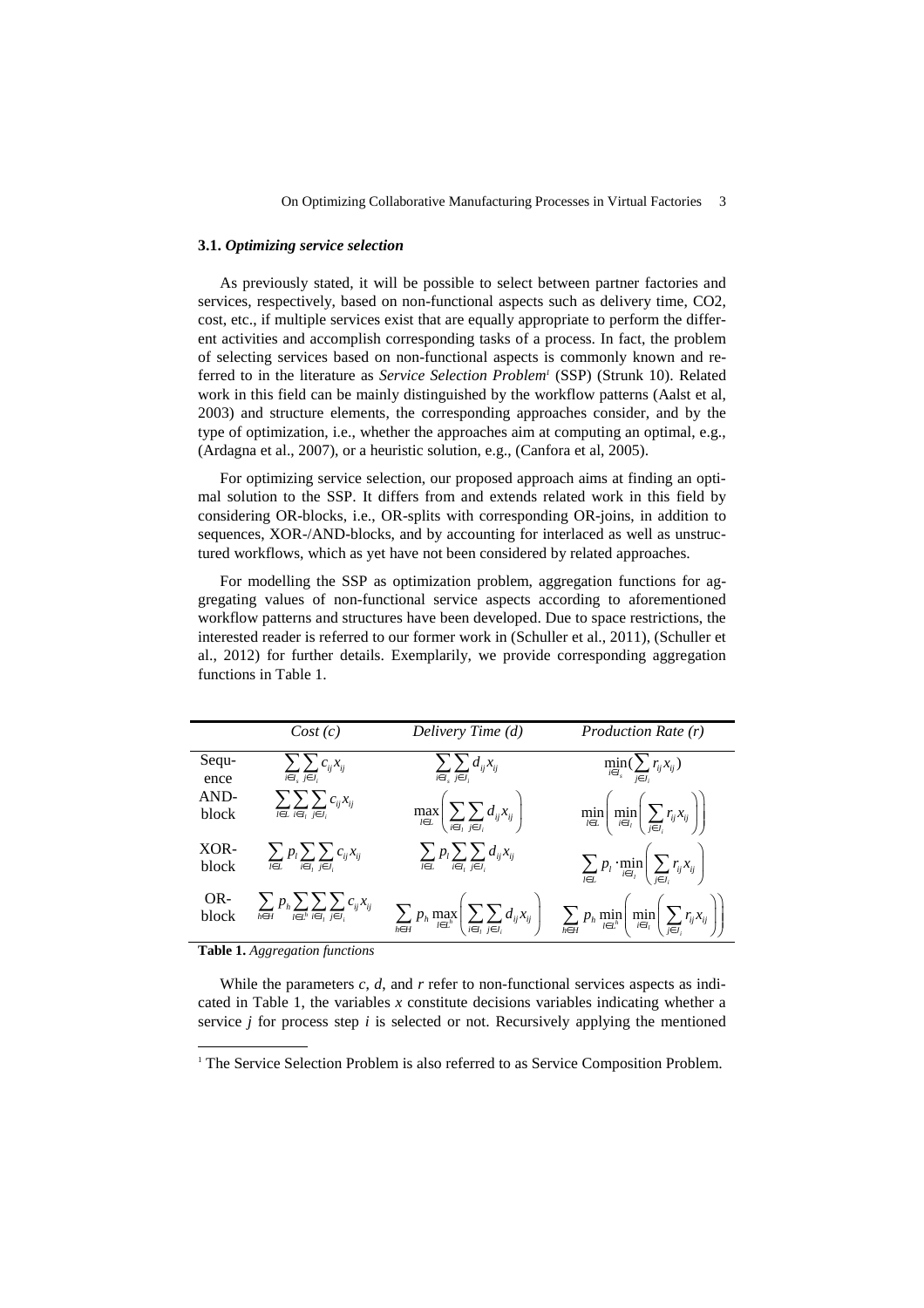#### 4 Workshop on ICT Services and Interoperability for Manufacturing

aggregation functions according to the considered manufacturing process enables specifying the optimization problem. If necessary, appropriate linearization techniques (cf. Schuller et al., 2011) will be applied for obtaining a *linear* optimization problem that can be solved optimally by applying (Mixed) Integer Linear Programming (ILP) (Beasley 96). This way, an optimal service selection can be achieved.

#### **3.2.** *Optimizing process structure*

In addition to optimizing the selection of matching partner factories and their offered manufacturing services, the optimization approach presented in the work at hand also includes an optimization of the process structure. Optimizing the process structure in addition to optimizing the service selection is not addressed at all by related work. Thus, the work at hand extends related work to this degree.

In order to enable process structure optimization, the *space* for possible structure optimizations has to be explicitly indicated and provided. In ADVENTURE, we use the *Complex gateway* to indicate alternative process structures. For instance, in the example workflow in Figure 1, the process steps (PS) one, two, and three, i.e.,  $PS<sub>1</sub>$  $PS<sub>2</sub>$ , and  $PS<sub>3</sub>$ , are arranged in different structural orderings at the three different branches within the Complex-split and -join (forming a Complex-block). The three branches thereby indicate different execution possibilities assuming that it is not allowed in this example to execute all process steps  $PS_1$ ,  $PS_2$ , and  $PS_3$  in parallel. Thus, either the first, or the second, or the third branch, constituting allowed structures, is the optimal one. These three possibilities form the *space* for process structure optimization.



**Figure 1:** *Example workflow containing alternative structures*

In order to optimize the process structure, a selection of services has to be conducted since the optimal process structure depends on and is interwoven with the services selected for the corresponding tasks. As a first intuitive approach for optimizing the process structure in conjunction with selecting services, we propose to compute the optimal solution by considering each alternative branch separately for performing an optimal service selection step. For this, we adapt the aggregation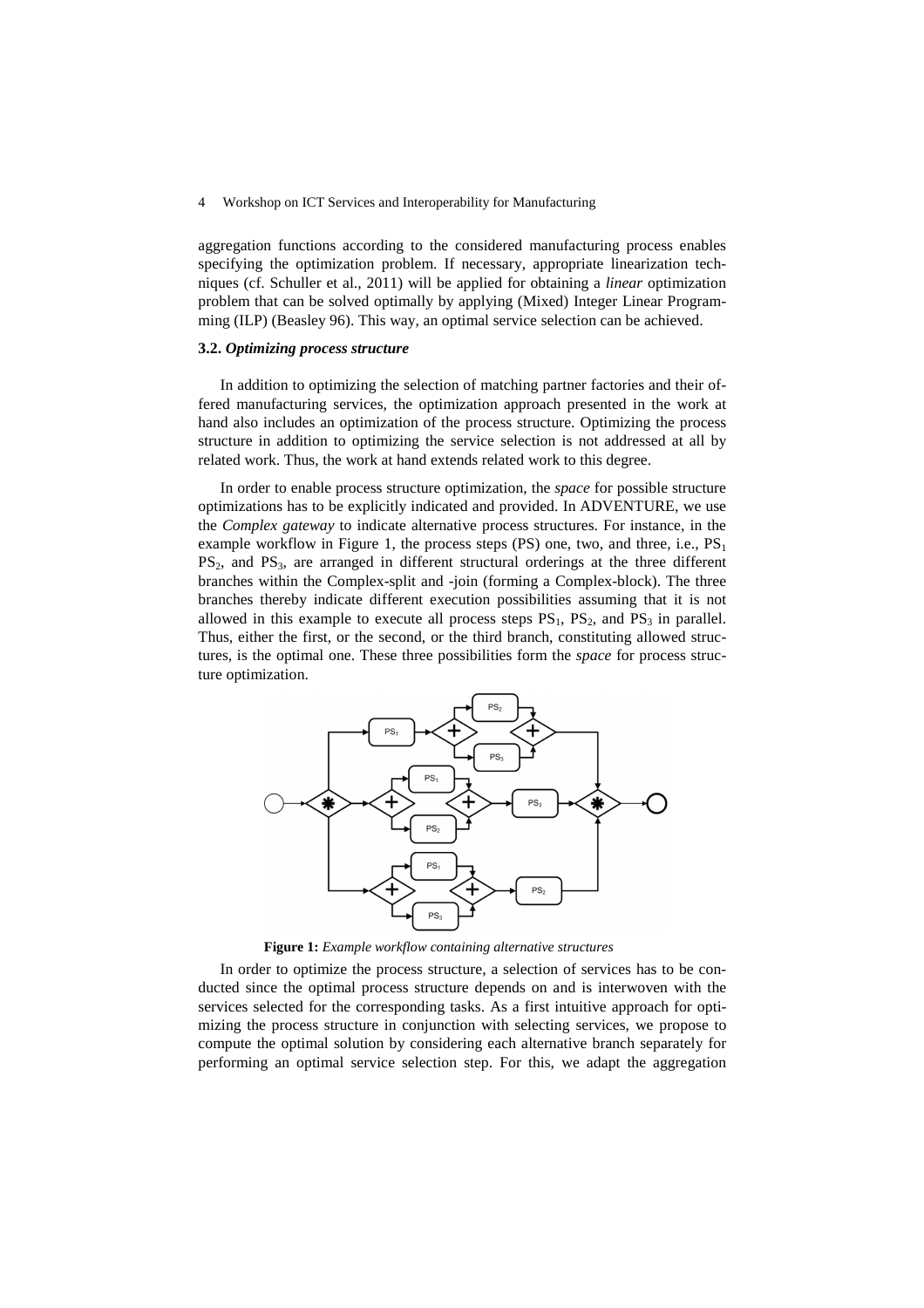functions by integrating a decision variable *y* indicating whether a certain branch *k* is considered as optimal regarding the process structure optimization or not. According to the example workflow in Figure 1, which contains a sequence and an AND-block within the Complex-block, the aggregation function for cost  $c$  is indicated in  $[1]$  – applying corresponding aggregation functions from Table 1.

$$
\sum_{k \in K} y_k \left( \sum_{i \in I_{s_k}} \sum_{j \in J_i} c_{ij} x_{ij} + \sum_{l \in L_k} \sum_{i \in I_l} \sum_{j \in J_i} c_{ij} x_{ij} \right) \tag{1}
$$

The aggregation functions for the other considered non-functional service aspects can be developed analogously. Accounting for the example workflow in Figure 1, the optimization problem is indicated in Model 1.

**Model 1.** *Optimization problem for example workflow*

min

$$
\text{imize} \qquad \sum_{k \in K} y_k \left( \sum_{i \in I_{x_k}} \sum_{j \in J_i} c_{ij} x_{ij} + \sum_{l \in I_k} \sum_{i \in I_l} \sum_{j \in J_i} c_{ij} x_{ij} \right) \tag{2}
$$

$$
\sum_{k \in K} y_k \left( \sum_{i \in I_s} \sum_{j \in J_i} d_{ij} x_{ij} + \max_{l \in L} \left( \sum_{i \in I_l} \sum_{j \in J_i} d_{ij} x_{ij} \right) \right) \le b_d \tag{3}
$$

$$
\sum_{k \in K} y_k \left( \min_{i \in I_s} (\sum_{j \in J_i} r_{ij} x_{ij}) + \min_{l \in L} \left( \min_{i \in I_l} \left( \sum_{j \in J_i} r_{ij} x_{ij} \right) \right) \right) \ge b_r \tag{4}
$$

$$
\sum_{k \in K} y_k = 1 \tag{5}
$$

$$
y_k \in \{0, 1\} \qquad \forall k \in K \tag{6}
$$

In [2], the objective function is provided, aiming at minimizing cost. The constraint in [3] restricts the delivery time to be lower or equal to a certain upper bound  $b_d$  while the constraint in [4] restricts the production rate to be larger or equal to a certain lower bound *b<sup>r</sup>* . Both bounds need to be specified by the entity that is conducting the optimization. The constraint in [5] makes sure that only one of the possible process structures is selected, whereas [6] ensures that either a process structure is selected or not. Applying ILP, an optimal solution to the optimization problem in Model 1 can be computed. This way, both the process structure as well as the selection of services for the example workflow in Figure 1 may be optimized.

Having described the proposed optimization approach for optimizing manufacturing processes in this section, the subsequent Section 4 concludes the paper.

## **4. Conclusion and future work**

In order to cope with the challenges in today's global manufacturing markets such as changing demands and tough cost pressure, we proposed an approach for